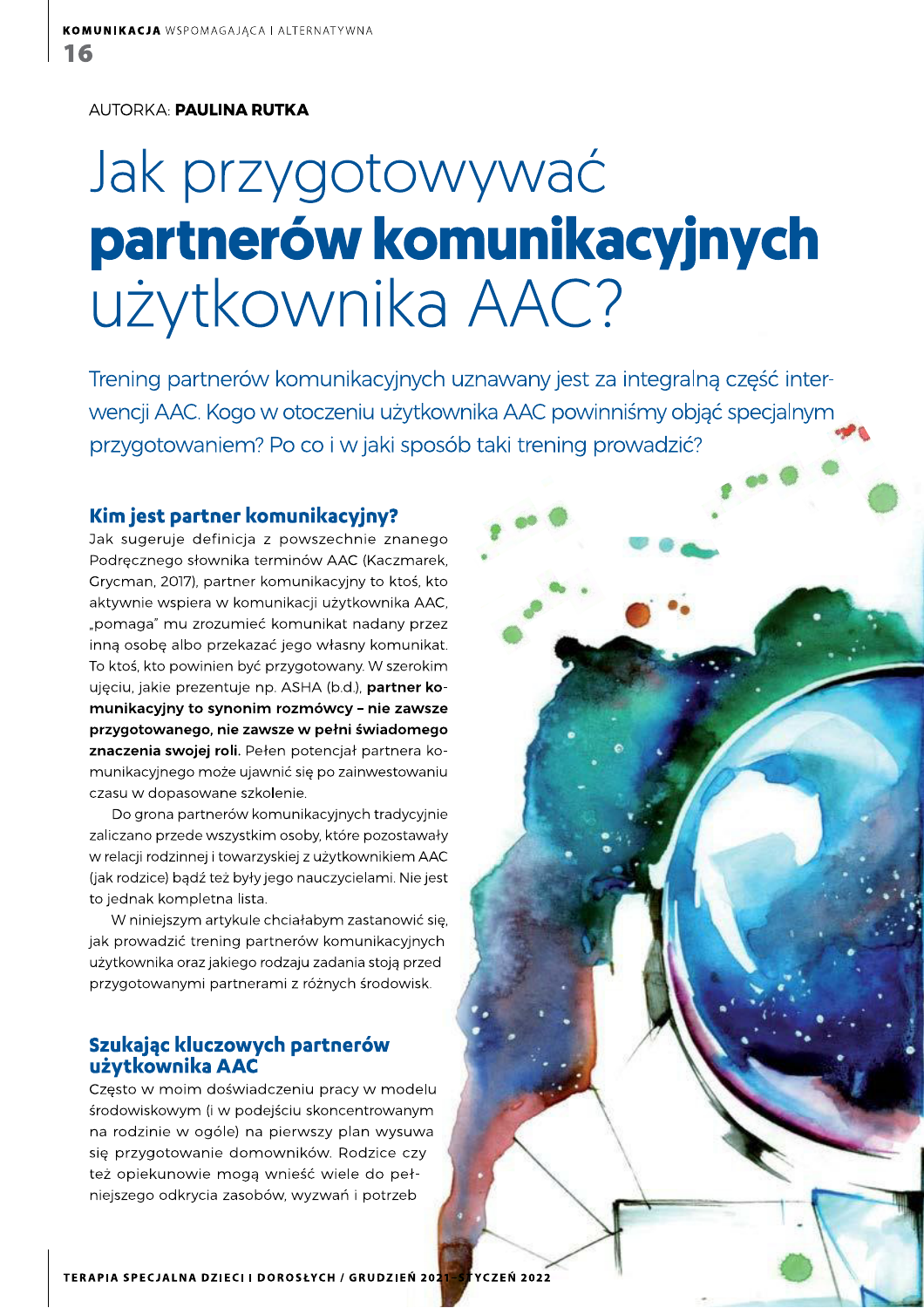17

PODSTAWOWYM CELEM AAC JEST ROZWIJANIE RELACJI SPOŁECZNYCH **I TWORZENIE WIĘZI. PROWADZĄC TRENING SKIEROWANY DO** RÓWIEŚNIKÓW, TRZEBA BYĆ TEGO SZCZEGÓLNIE ŚWIADOMYM.

użytkowników AAC (ASHA, b.d.). Często funkcjonowanie dziecka w środowisku domowym różni się od zachowania poza domem. Życie pod jednym dachem daje okazję i niebagatelną ilość czasu na obserwację i lepsze zrozumienie motywów działania osoby ze złożonymi potrzebami komunikacyjnymi. To informacje, jakie trudno pozyskać podczas dużo krótszej obserwacji przez specjalistę - dostarczy ich właśnie rodzina.

Ale najbliżsi to nie tylko rodzice! To dziadkowie, ulubione ciocie i wujkowie, czasem niania lub bliscy znajomi i sąsiedzi.

Szczególną grupę, o której nie powinniśmy zapominać w czasie przygotowywania partnerów, stanowią rodzeństwo czy dalsi krewni w podobnym wieku oraz koledzy, koleżanki, bliscy znajomi i przyjaciele. Badania nad efektywnością treningu rówieśników mówią o tym, że w porównaniu z kształceniem dorosłych, ten powinien polegać na wspólnym działaniu (np. w diadzie użytkownik AAC i jego kolega/koleżanka), interwencji w naturalnym środowisku dziecka, podczas codziennych czynności i zabawy oraz przekazywaniu tego, co należy robić na konkretnych przykładach (Biggs i in., 2019). Wyniki analiz sugerują także, że w zakresie treningu rówieśników warto skupić się na korzystaniu z AAC wraz z wypowiadaniem własnego komunikatu (przekazie wspomaganym), a nie na modelowaniu komunikatów w imieniu użytkownika AAC. Biggs i in. (2019) argumentują, że równolatek powinien być przede wszystkim nastawiony na rozmawianie, a nie uczenie. Ma zatem posługiwać się AAC dla wyrażenia swojego głosu w wymianie komunikacyjnej, dać przestrzeń, by zabrał głos kolega, nie wchodząc w rolę nauczyciela. Podstawowym celem AAC jest rozwijanie relacji społecznych i tworzenie więzi. Prowadząc trening skierowany do rówieśników trzeba być tego szczególnie świadomym.

Im więcej osób zostanie zaproszonych i przygotowanych do wspólnych rozmów, tym łatwiej będzie odnaleźć się osobie ze złożonymi potrzebami komunikacyjnymi w swoim otoczeniu społecznym. To też szansa na doskonalenie tej samej kompetencji (np. językowej) przez wielokrotne powtórzenia i jej generalizację. Każda z osób modeluje jednak w trochę inny sposób i dzięki temu urozmajceniu użytkownik AAC nie popada w rutynę i nudę. Szeroka współpraca to także ujednolicenie podejścia i więcej szans na uczenie się (dzięki dostosowaniu wymagań, narzędzi) oraz skupienie się na obranych celach.

Intersującego rozróżnienia partnerów dokonała Porter (2019), wyróżniając spośród wszystkich potencjalnych rozmówców grupę partnerów kluczo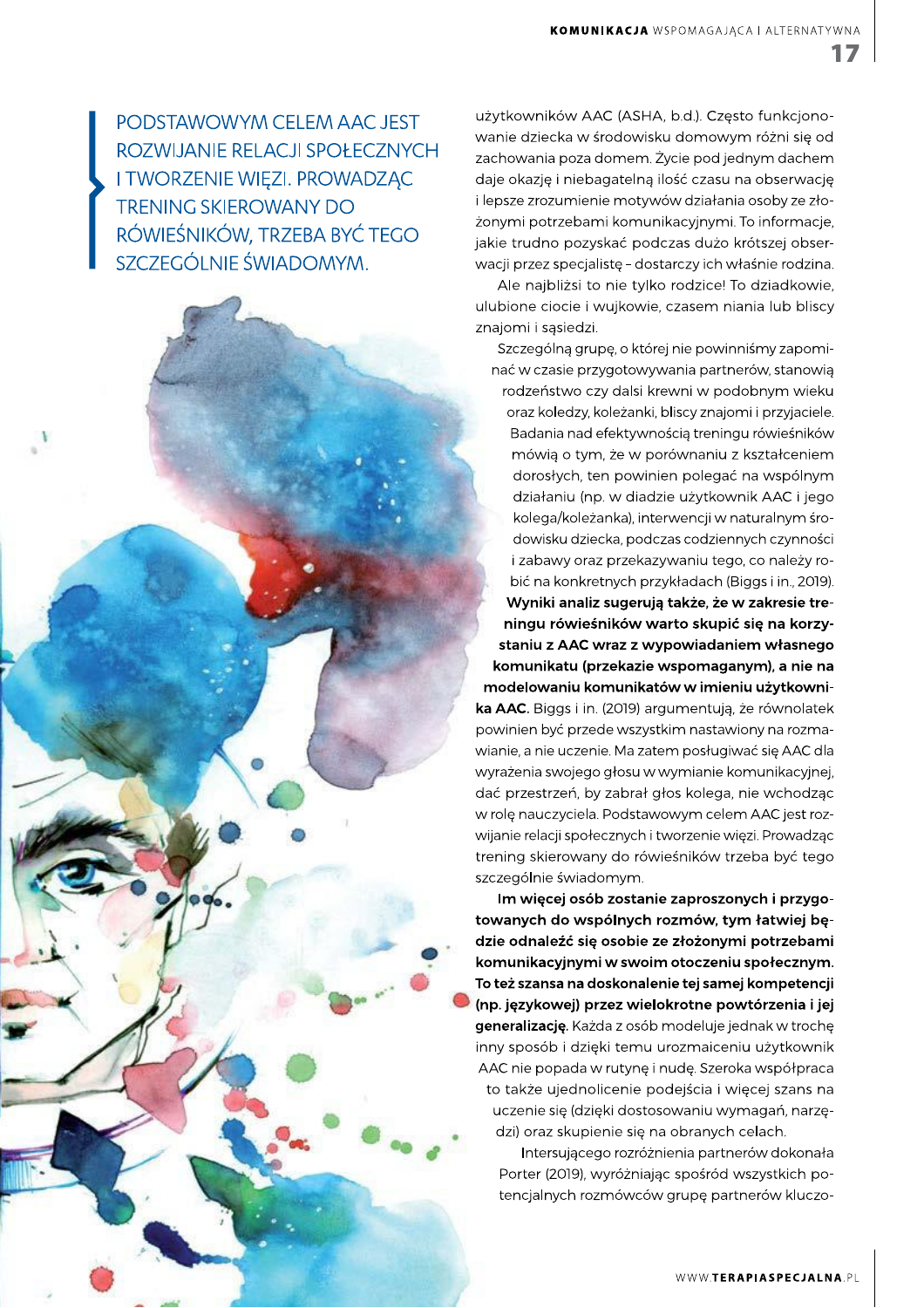$\begin{array}{ll} \textbf{KOMUNIKACJA} \text{ WSPOMAGAJACA I ALTERNATYWNA} \\\\ \textbf{\$} \end{array}$  wych. Są to osoby, które poza przygotowaniem do pro-<br>wadzenia rozmowy i modelowania, są w stanie także wadzenia rozmowy i modelowania, są w stanie także kształtować kompetencje komunikacyjne użytkownika AAC. Ma on zatem za zadanie systematycznie rozwijać kompetencie jezykowe, operacyine, strategiczne i społeczne użytkownika AAC. Aby temu podołać, kluczowy partner potrzebuje znacznie bardziej rozbudowanej instrukcji i przygotowania. Jest to w pełni zgodne z intuicyjnym przekonaniem, że innego wsparcia potrzebuje zaprzyjaźniona sprzedawczyni z piekarni, a innego podstawowy opiekun, który jako kluczowy partner ma podołać przygotowywaniu kolejnych osób.

## Dobra organizacja – jak ją efektywnie<br>zaplanować?

Przestrzenią, w której powinno odbywać się przygotowanie partnerów, jest także szkoła, przedszkole czy inny ośrodek, w którym spędza czas użytkownik AAC. Często w placówce znajduje się zespół AAC, odpowiedzialny za diagnozę, dobór i stworzenie pomocy komunikacyjnych oraz ich ewaluację. Ze względu na wąskie specjalizacje osobą, która zwykle podejmuje decyzje związane z AAC, jest wybrany logopeda, psycholog czy pedagog, który wchodzi w rolę specjalisty-eksperta AAC.

Czy oczekiwanie na pojawienie się eksperta w sytuacji, kiedy chodzi o proste modyfikacje w obrębie systemu, jak dodanie pojedynczego symbolu, jest działaniem logicznym?

Organizując pracę placówki, należy zastanowić się, jakie działania są przeznaczone tylko dla eksperta AAC, a jakie mogą być wykonane przez inne osoby w zespole - rozumiane jako kolejni przygotowani partnerzy. Warto wówczas ustalić, kto zajmuje się diagnozą, kto technicznymi aspektami wykonania i modyfikacji narzędzi, i kto współpracuje z szerszym środowiskiem komunikacyjnym.

Pracujący wspólnie zespół jest w stanie wypracować obowiązujące w danej organizacji standardy, wzory dokumentów oraz sprawniej dzielić się informacjami o użytkownikach AAC (w bezpośrednich rozmowach oraz w stworzonych paszportach komunikacyjnych). Zespół pracujący razem w danej placówce ma też niepowtarzalną okazję do prowadzenia koleżeńskich obserwacji i cyklicznych spotkań samokształceniowych. Dzięki współpracy ma szansę na wyjście poza podstawowe szkolenie z zakresu AAC poprzez dzielenie się zdobytą wiedzą. W ramach rozwoju systemu AAC w placówce jest też przestrzeń na działania samorozwojowe - odkrywanie swoich mocnych i słabych stron, ustanawianie własnych "celów AAC" - sformułowania konkretnych planów i tego, jak można do nich dojść (Hartmann, van't Westende, 2021).

Inni partnerzy komunikacyini - zwrotnie - moga dostarczać zespołowi terapeutów danych do diagnozy, informować o zmianach, nowych kompetencjach itd., czy brać udział w okresowej ewaluacji narzędzi. Trening parterów pomaga także walczyć z mitami dotyczącymi AAC - oswajać temat AAC jako wspomagania, nie tylko rozwiązania dla uczniów zupełnie niemówiących; proponować konkretne działania zamiast czekania, aż mowa się pojawi; przypominać, że do AAC nie ma żadnych warunków wstępnych (Hartmann, van't Westende, 2021).

# Jakie są kluczowe kompetencje<br>przygotowanego partnera?

Wśród wielu kompetencji, jakimi powinien się charakteryzować przygotowany partner, można wyróżnić m.in.:

- $\blacktriangleright$  aktywne słuchanie;
- $\blacktriangleright$  nazywanie zachowania i nadawanie mu znaczenia;
- ▶ wydłużanie pauzy przed kolejną wymianą konwersacyjną, wspieranie własnych inicjatyw dziecka/osoby ze złożonymi potrzebami;
- $\blacktriangleright$  użycie modelowania/przekazu wspomaganego (np. wizualnych i środowiskowych podpowiedzi);
- ▶ zrozumienie operacyjnego wymiaru użycia pomocy komunikacyjnej - zarówno jeśli chodzi o podstawowe funkcje komunikatora wysokiej technologii (uruchamianie, ładowanie baterii) lub pomocy papierowej, czy też szczegółowe tematy związane z rozwiązywaniem problemów z funkcjonowaniem systemu (np. dodawanie słów, aktywacja syntezy czy metody dostępu, synchronizacja),
- wspieranie komunikacji użytkownika AAC w różnych modalnościach, w wielu kontekstach i w kontakcie z różnymi partnerami komunikacyjnymi (por. ASHA).

W kolejnych akapitach tekstu postaram się uszczegółowić te bardzo ogólne postulaty.

# Modele przygotowania partnerów<br>komunikacyjnych

Szukając optymalnego sposobu na przygotowanie rodzica bądź kolejnych osób zaangażowanych we wspomaganie komunikacji (facilitator), na przestrzeni lat tworzono różne koncepcje czy też programy wsparcia (Beukelman, Mirenda, 2013). Z bardziej zna-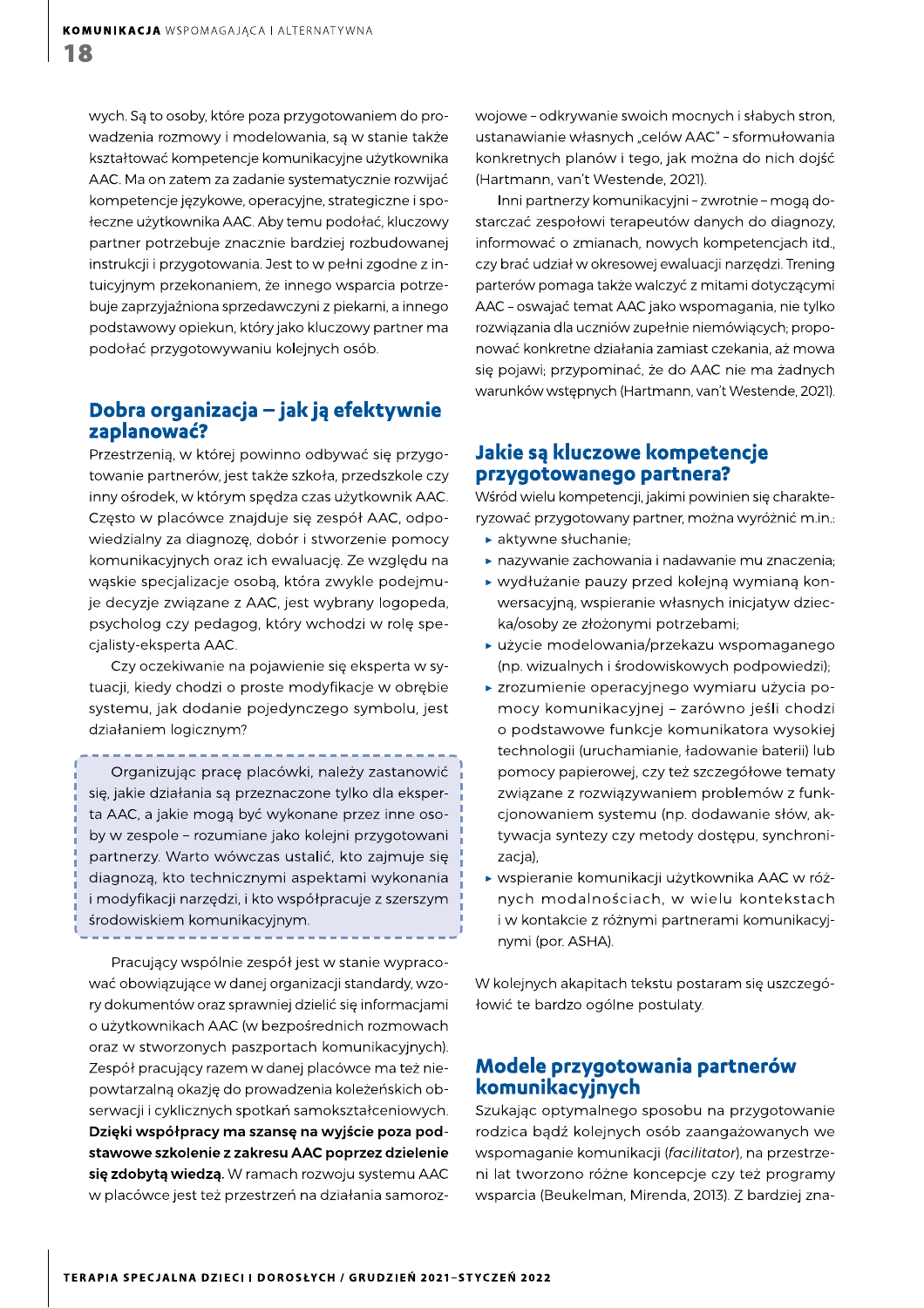! "#\$ %&% '()\*+ (,+ -./01213456/712.897-9:184;-<1=>4?><8.1@<-7-1 A7-B>71CD<E781F/E.8.169G18H29:I1JCK7<>-9-?15<-?F<?71 and loving it") oraz, nieprzetłumaczony - "It takes two to talk", a także Model SCERTS.

Odnosza się one do podstaw interakcji z dzieckiem ze złożonymi potrzebami komunikacyjnymi. Jeśli chodzi o modele stricte poruszające temat przygotowania rodzica/opiekuna użytkownika AAC, nie ma ich wiele, ale w przestrzeni internetu znaleźć można gotowe anglojęzyczne modele zbierające elementy przygotowania partnerów komunikacyjnych. W artykule chciałabym przywołać dwa, z których sama korzystam w pracy z nauczycielami i rodzinami.

#### "SMoRRES"

Pierwszy model, a właściwie forma wsparcia wizualnego dla terapeuty AAC lub nauczyciela to "SMoRRES", przygotowany przez Senner i Bauda (Zangari, 2015). Model wypływał z potrzeby zebrania w krótką, wizualną instrukcję kluczowych działań ze strony partnera AAC. Powstał jako realizacja postulatu o konieczności słownego (na głos!) przypominania kolejnych etapów działań, jakie należą do partnera (Kent-Walsh i McNaughton, 2005).

Akronim zawiera następujące słowa-postulaty:

S - slow rate - zwolnij tempo wypowiedzi, mów powoli i wyraźnie,

Mo - model - modeluj, pamiętaj o różnych funkcjach komunikacji,

R - respect and reflect - przyjmij (nazwij) komunikat dziecka, oddaj go w modelowanej modalności,

R - repeat - często powtarzaj komunikaty,

E - expand - rozszerz wypowiedź (własną lub przekazywaną przez dziecko),

S - stop - zatrzymaj się, daj czas do namysłu.

Choć przywołany schemat działania opisuje tylko pewien aspekt przygotowania partnera do wymiany komunikacyjnej, można to przyjąć jako jego atut. Przez korzystanie z niego w wielu sytuacjach i częste powtarzanie kolejnych etapów SMoRRES daje szansę na szybką generalizację trenowanych umiejętności.

#### Model as a MASTER PAL

Drugim z modeli, o którym chciałam wspomnieć, jest Model as a MASTER PAL Tabithy Jones-Wohleber (2018). Akronim jest dłuższy, może to sugerować też dłuższy czas przygotowania partnerów. Trening zawiera w sumie 11 modułów. Master PAL jest zbiorem wskazówek dla nauczycieli i rodziców, z którymi autorka jako logopeda - specjalista AAC i technologii wspomagającej (AT) pracowała w stanie Maryland.

Poszczególne moduły modelu układają się w nazwę, którą dosłownie można by przetłumaczyć jako "Modeluj jak mistrz-przyjaciel". Już sam tytuł wskazuje na kluczowy element - strategię modelowania - oraz na to, że partner komunikacyjny ma być kimś przygotowanym (stąd master - mistrz, ekspert od AAC), a zarazem przyjaznym i zaangażowanym (pal to taki kumpel, kolega).

Kolejne tematy poruszane podczas przygotowania partnerów to: wstępne założenia, modelowanie, motywacja, komunikacja wielomodalna, stwierdzenia zamiast pytań, czas do namysłu i czas dla rozwoju języka, angażowanie w interakcje, niewymaganie odpowiedzi, zakładanie kompetencji, adekwatne podpowiadanie oraz podążanie za dzieckiem.

Podstawą przygotowania (minimalnym zakresem) jest zdaniem autorki realizacja modułów dotyczących modelowania, zaangażowania w interakcję, czyli bloków "Stwierdzenia zamiast pytań" i "Odpowiedź nie jest wymagana", a następnie tych poruszających temat kształtowania jakości interakcji: Podążanie za dzieckiem, Czas do namysłu i czas dla rozwoju oraz Adekwatne podpowiedzi. Moduły można realizować też jako pojedyncze jednostki szkoleniowe.

Każdy z modułów zawiera prezentację, karty pracy, tematy do dyskusji oraz linki do materiałów zewnętrznych.

Moje doświadczenie wykorzystywania tego modelu do prowadzenia przygotowania nauczycieli oraz rodziców (także w wersji 1:1) daje mi podstawy, żeby myśleć o treningu parterów jak o długofalowym procesie, który otwiera dyskusję, zachęca do weryfikacji swoich dotychczasowych poglądów, a także wyposaża uczestników w konkretne narzędzia.

### Potęga ciszy – dlaczego tak ważne<br>jest danie czasu do namysłu?

Zdecydowanie niedocenionym elementem przygotowania partnera komunikacyjnego jest... powstrzymanie się od działania i niezakłócona niczym cisza! Danie czasu do namysłu (think time) czy też pauza (wait time) są niepozornymi strategiami pozwalającymi na rozwijanie kompetencji komunikacyjnych użytkownika AAC. W badaniach nad rola pauzy w procesie edukacji, prowadzonych już od lat 70. ubiegłego wieku w Stanach Zjednoczonych, stwierdzono, że wydłużenie czas do namysłu do minimum 3 sekund niesie ze sobą szereg pozytywnych skutków (Stahl, 1994).

Uczniowie, którym dano więcej czasu:

- częściej udzielali poprawnych odpowiedzi, ich wypowiedzi były dłuższe,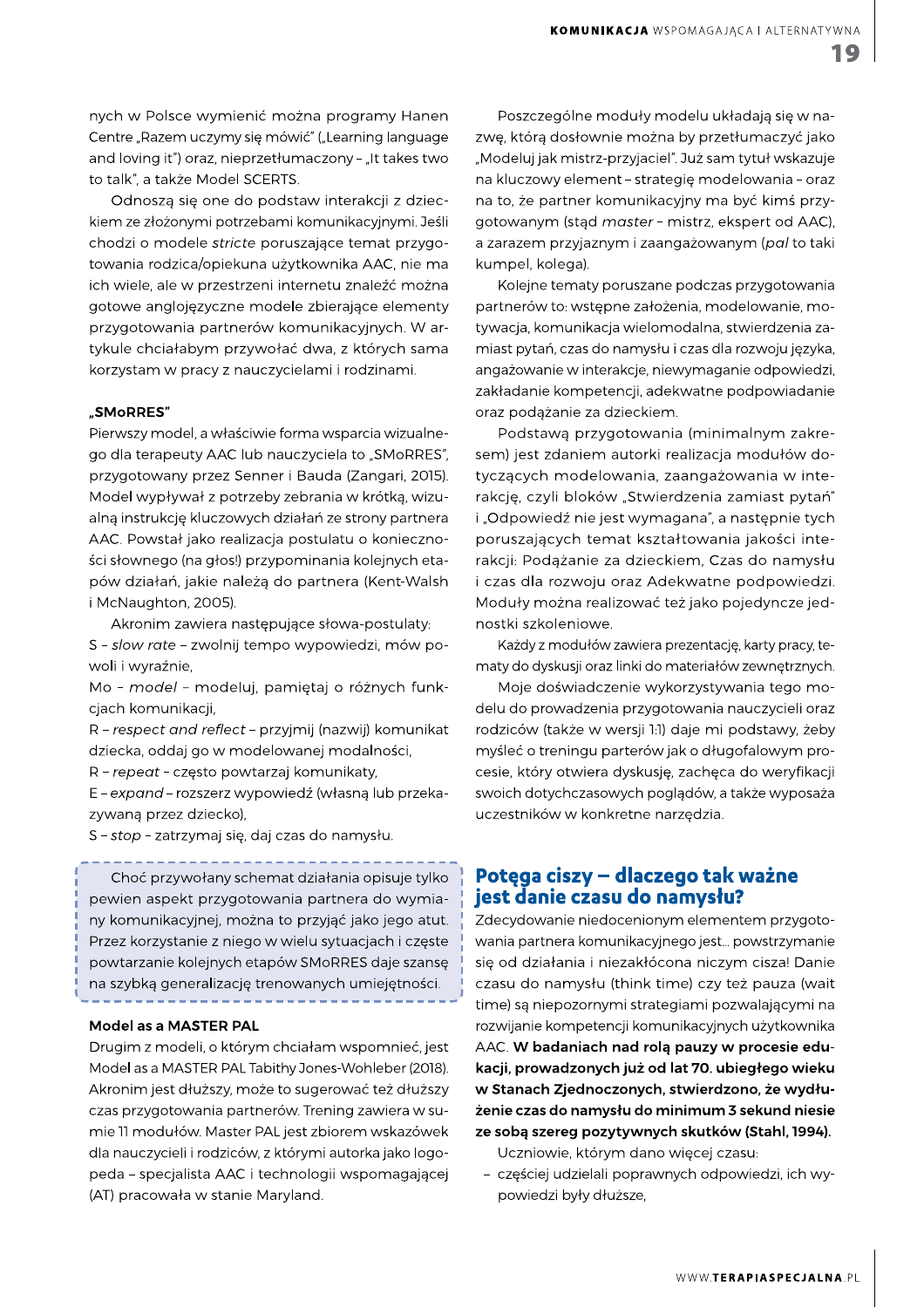- udzielali mniej odpowiedzi "nie wiem" i rzadziej zostawiali pytanie bez odpowiedzi,
- chętniej zabierali głos z własnej inicjatywy,
- osiągali lepsze wyniki w testach wiedzy.

Czas do namysłu pozwala uczniom także zorganizować swoje działanie - co ma ogromne znaczenie np. w przypadku osób z zaburzeniami o charakterze dyspraksji. Jest też wskazówką - pośrednią podpowiedzią - że teraz czas i miejsce na dołączenie i zabranie głosu.

W rekomendowanych w badaniu 3 sekundach nie chodzi jednak o to, by za każdym razem odczekać ten czas i dalej realizować w klasie swoje zaplanowane działania. Chodzi o uważność nauczyciela i patrzenie na to, co się wydarzy, gdy przeznaczymy na wykonanie zadania dodatkowy czas (Stahl, 1994).

#### Jak niedyrektywnie modelować?

Wymieniane w znacznej części treningów dla partnerów, niedyrektywne modelowanie (Aided Language Modeling) jest szczególną strategią użycia pomocy komunikacyjnej. Mówiąc do użytkownika AAC, partner ma za zadanie jednocześnie wybierać (wskazywać, potwierdzać, naciskać) w określony sposób znaki na jego narzędziu (lub analogicznej pomocy komunikacyjnej). Może modelować:

- nadając znaczenie zachowaniu użytkownika AAC (przykład: "Patrzysz na pilota, chcesz, żeby włączyć" wskazuję w systemie słowo "włączyć");
- proponując użycie określonych fraz lub słów, które użytkownik mógłby chcieć użyć, a nie ma ich jeszcze w swoim repertuarze (Nie podoba Ci się to, znudziłeś się oglądaniem, możesz powiedzieć "Zróbmy coś innego" - wskazuję "robić" i "coś innego");
- przekazując własny komunikat; w literaturze ta trzecia sytuacja do modelowania nazywana jest też przekazem wspomaganym (przykład: "Cześć Asiu! Muszę Ci coś pokazać!" - odwzajemniam uścisk dłoni i wskazuję w książce do komunikacji na zwrot "Pokażę Ci coś").

Interwencje, które zawierają w sobie niedyrektywne modelowanie, przyczyniają się do znaczącego wzrostu słownika czynnego i biernego, zmian w zakresie składni i pragmatyki mowy (Allen i in., 2017; Biggs i in., 2018).

Modelując, partner komunikacyjny wspiera proces budowania związków między wypowiadanym słowem i symbolem graficznym oraz znaczeniem danego komunikatu AAC (Drager, 2009). Poza kształtowaniem rozumienia mowy i języka, modelujący pokazuje, jak używać narzędzi AAC do tworzenia własnych wypowiedzi oraz do ekspresji językowej za pomocą symboli (Romski i Sevcik, 1996).

#### Komunikujemy się wielomodalnie

Komunikacja multi- czy wielomodalna to postulat korzystania w komunikacji ze wszystkich dostępnych środków, jeśli tylko pozwalają one na przekazanie naszej wiadomości w sposób skuteczny, oszczędny i społecznie akceptowalny (Jones Wohleber, 2018). Przez oszczędność rozumie się przekazanie komunikatu w formie efektywnej i niewymagającej intensywnego użycia zasobów (takich jak siła fizyczna czy koncentracja).

Wybór modalności do komunikacji będzie różnił się w zależności od tego, z jakim partnerem rozmawiamy oraz jaki jest cel i kontekst naszej wymiany.

Nawet jeśli otoczenie daje priorytet modelowaniu na nowym narzędziu AAC (żeby pokazać jego możliwości i zachęcić do użycia), nie może nie reagować na wiadomość przekazaną inną modalnością. Gest, spojrzenie, ruch głową czy inną częścią ciała, wokalizowanie bądź odwrócenie się w jakimś kierunku mogą być równorzędnymi komunikatami do tych wyrażonych z większą precyzją przez komunikator czy książkę do komunikacji. Niedopuszczalną praktyką jest ignorowanie dobrze znanych, dotychczas rozumianych komunikatów w myśl zasady "nie będziemy reagować, teraz masz porozumiewać się tylko tak".

Komunikat w modalności niewspomaganej (bez użycia dodatkowych narzędzi) może być dla niektórych partnerów mniej czytelnym lub niezrozumiały. Jednak to te komunikaty są repertuarem, który użytkownik AAC ma zawsze przy sobie. Rozwiązaniem w takiej sytuacji jest często włączenie opisu zachowań komunikacyjnych, znaczenia wokalizacji oraz chociażby sposobu realizacji stałych gestów (w formie zdjęć lub wideo) do paszportu komunikacyjnego.

Od początku należy przygotowywać otoczenie, że w pewnych sytuacjach bardziej adekwatne będzie użycie jakiegoś sposobu komunikacji zamiast innego i że nie zawsze będzie to rozwiązanie najbardziej zaawansowane technicznie czy językowo. Osobą, która podejmie decyzję, jaka to modalność, jest zawsze użytkownik AAC.

#### Zmiana w podejściu

Przygotowanie partnerów komunikacyjnych jest szczególnie ważne, jeśli zdamy sobie sprawę, że generalnie wchodząc w interakcję z osobą ze zło-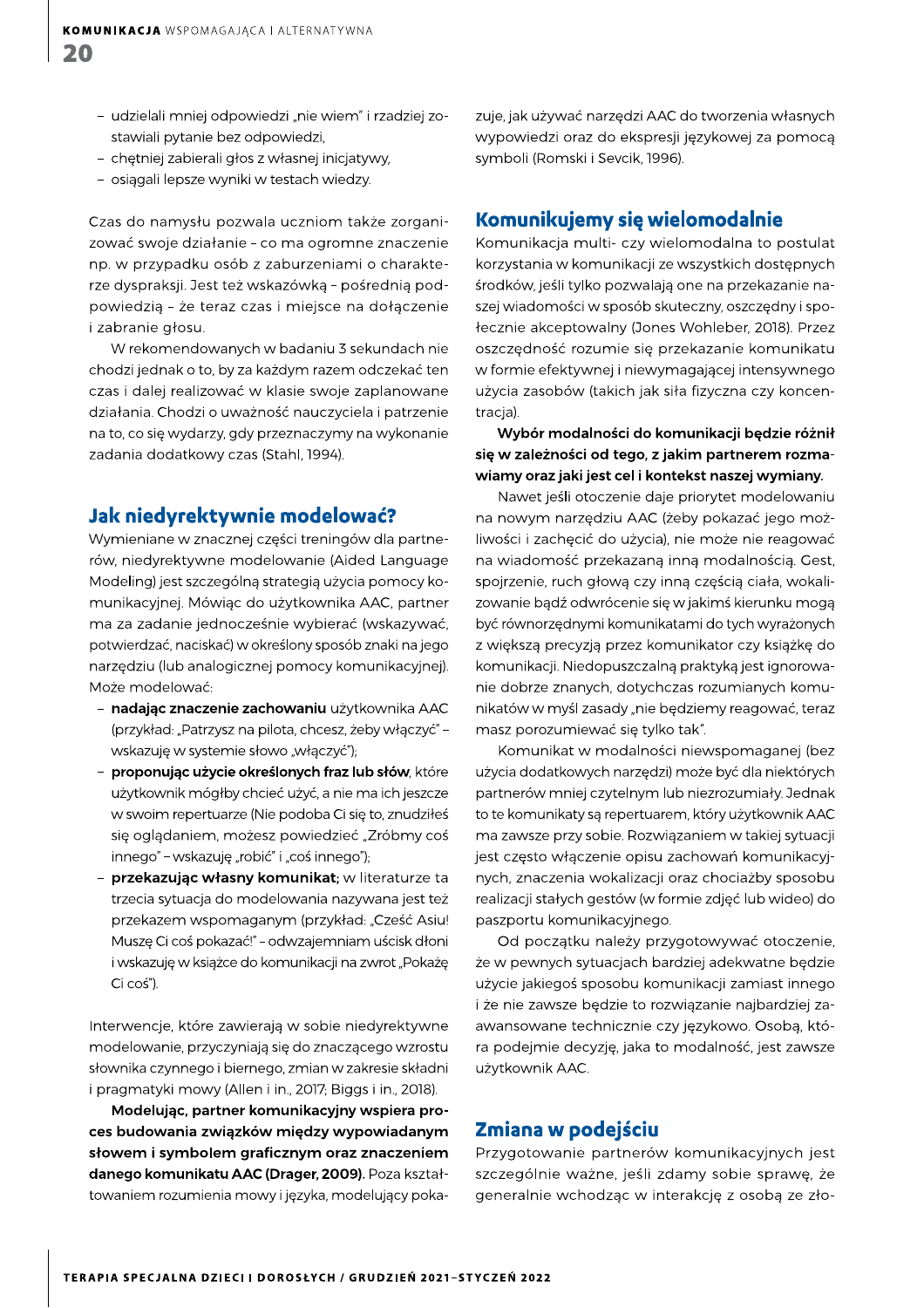żonymi potrzebami skłonni jesteśmy (Kent-Walsh i McNaughton, 2005):

- ▶ dominować w rozmowie, kierować jej przebiegiem;
- ► zadawać wiele pytań zamkniętych (tak/nie, zamiast stymulować do wymiany poprzez pytania otwarte);
- » ignorować komunikacyjne wysiłki podejmowane przez użytkownika AAC.

Bailley i in. (2006, za ASHA, b.d.) zauważają, że nieadekwatny trening jest przeszkodą w pełnym użyciu komunikatorów AAC (obok ograniczeń wynikających z charakterystyki narzędzia oraz kwestii związanych z doborem sprzętu). Pominięcie perspektywy kluczowych partnerów niesie ze sobą ryzyko częściowej lub całkowitej rezygnacji z użycia AAC (Angelo i in., 1995; Parette i in., 2000, za ASHA, b.d.). Niedostatecznym przygotowaniem partnerów zmniejszamy szansę użytkownika AAC na stanie się autonomicznym w komunikacji, bycie docenionym za swój wkład do rozmowy i poczucie sprawczości wpływu na kształt rozmowy.

#### **Podsumowanie**

Bądźmy zatem otwarci na zaproszenie w tę podróż szerokiego grona osób! Przygotowanie partnerów i zapewnienie im odpowiedniego wsparcia jest kluczowym elementem kompleksowej interwencji AAC. Z drugiej strony, brak wiedzy, umiejętności lub adekwatnego wsparcia są najczęstszą przyczyną załamań komunikacyjnych i wycofania się z interakcji przez użytkownika AAC (Porter, 2019). Warto podejmować próby, nawet jeśli uda się zrealizować szkolenie tylko w podstawowym zakresie. Nie ma idealnych partnerów komunikacyjnych, bądźmy zatem "wystarczająco dobrze" przygotowani.

Dostępny trening jest pierwszym krokiem do tego, by docenić wysiłki osoby ze złożonymi potrzebami, jakiekolwiek by nie były, i sprawić, by wszystkim nam rozmawiało się lepiej.

Jest także furtką do budowania "kultury AAC" (Hartmann, van't Westende, 2021) i oswojenia tematu przez szerokie środowisko komunikacyjne danej osoby. Kultura AAC może być rozwijana przez promowanie komunikacji wspomagającej i alternatywnej poprzez spotkania, publikacje, media tradycyjne i społecznościowe, a przede wszystkim oddawanie głosu samorzecznikom. To także dzielenie się success stories - historiami opisującymi, jak zmienia się życie użytkowników AAC i że to wszystko ma sens.

# **KOMUNIK**

#### **BIBLIOGRAFIA:**

- ASHA/American Speech-Language-Hearing Association (b.d.). Augmentative and Alternative Communication (Practice Portal). Dostęp 1.10.2021 na: www.asha.org/Practice-Portal/Professional-Issues/Augmentativeand-Alternative-Communication/.
- Biggs E.F. Carter E.W. Gilson C.B. A scoping review of the involvement of children's communication partners in aided augumentative and alternative communication modeling interventions. American Journal of Speech-Language Pathology 2019, Vol. 28, s. 743-758.
- Hartmann A., van't Westende B., AAC for Everyone Building an AAC Culture in Schools. Webinar w ramach konferencij AAC in the Cloud 2021.
- Jones-Wohleber, T., Model as a MASTER PAL. 2018.
- · Kaczmarek B.B., Grycman M., Podręczny słownik terminów AAC. Oficyna Wydawnicza Impuls, Kraków 2017.
- Langley R., Cummings M., No Experts Here An Argument for Building Capacity to Support AAC. Webinar w ramach konferencji AAC in the Cloud 2021
- · Stahl R.J., Using "Think-Time" and "Wait-Time" Skillfully in the Classroom. ERIC Digest 1994. Dostęp 1.10.2021, https://www.ericdigests.org/1995-1/think.htm.
- Porter G., Pragmatic Organisation Dynamic Display Communication Books, Advanced Workshop 2019.
- Zangari C., How We Do It: S'MORRES and Partner Augmented Input with Dr. Jill Senner & Matthew Baud 2015. Dostęp 1.10.2021, https:// praacticalaac.org/praactical/how-we-do-it-smorres-and-partner--augmented-input-with-dr-jill-senner-matthew-baud/

#### **PAULINA RUTKA**

Psycholog i logopeda, absolwentka neurologopedii klinicznej na Uniwersytecie Medycznym im. Piastów Śląskich we Wrocławiu. Terapeutka metody PROMPT i praktyk AAC. Współzałożycielka i prezeska fundacji "generAACja", działającej na rzecz osób ze złożonymi potrzebami komunikacyjnymi. Poza Fundacją pracuje w Krakowie w ośrodku wczesnej interwencji.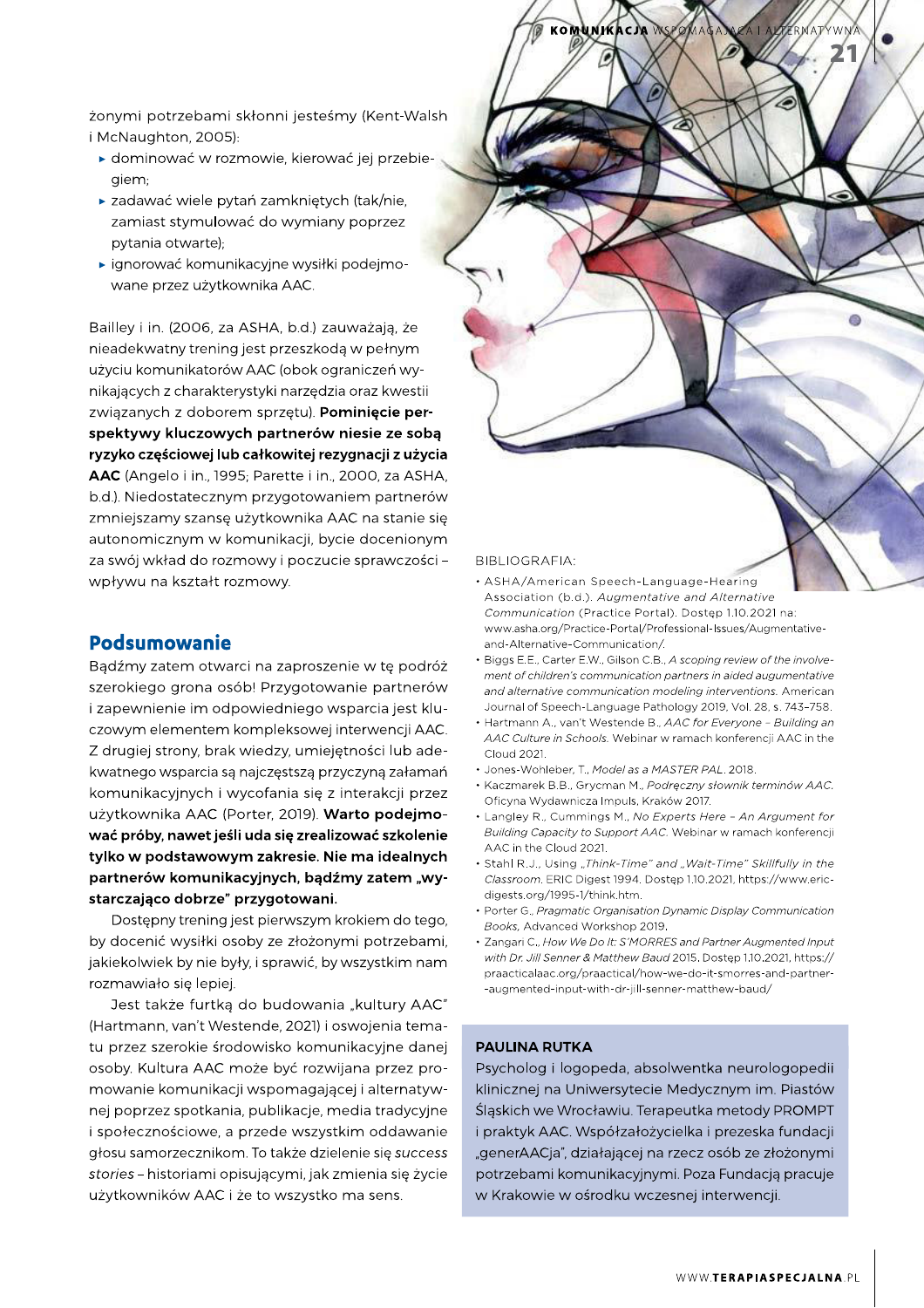AUTORKA: JOANNA PYZIK

# "Truchy. przypacjek? weabinede

JAK NAJSKUTECZNIEJ WESPRZEĆ FUNKCJONOWANIE I ROZWÓJ PODOPIECZNEGO Z RÓŻNYMI ZABURZENIAMI?

Dla rodziców moment otrzymania diagnozy dziecka to bardzo trudna chwila. Bieganina myśli, strach oraz poczucie bezradności. Poczucie, że wszystko się skończyło. Ale czy faktycznie tak jest? Na przykładzie studium przypadku dwóch bohaterów autorka pokazuje. że "nie ma, że się nie da" i zawsze trzeba walczyć o podopiecznego.

zawsze otaczała mnie niepełnosprawność, związane było to nie tylko z sytuacją rodzinną, ale także z wyborem ścieżki zawodowej. Na przestrzeni 17 lat pracy jako pedagog specjalny na stanowisku nauczyciela wspomagającego oraz hipoterapeuty, miałam możliwość poznać wiele osób z różnego rodzaju niepełnosprawnościami. Od 2010 r. pełniłam funkcję koordynatora nauczania zindywidualizowanego. Praca ta dała mi możliwość ogromnego rozwoju zawodowego i osobistego. W pierwszych kilku latach mojej pracy możliwe było wprowadzenie wielu zmian mających na celu poprawę jakości świadczonych usług. To była długa i mozolna praca, ale udało się wypracować pewne standardy, które zdecydowanie podniosły jakość i poziom edukacji dzieci